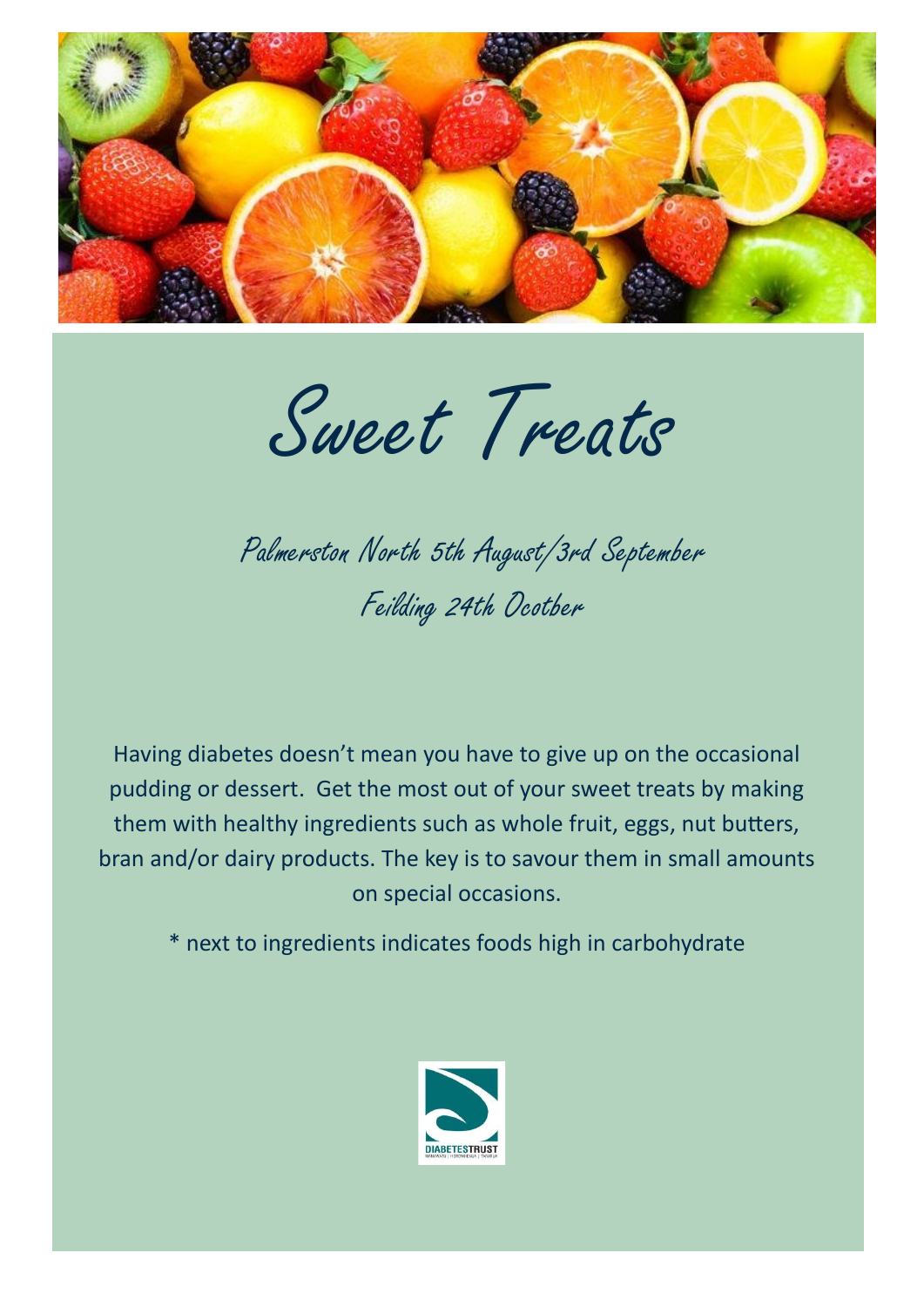

Applesauce Carrot Loaf

Serves 16

Ingredients

- 1.5 CUPS WHITE FLOUR \*
- 1/2 CUP WHOLEMEAL FLOUR \*
	- 1/2 CUP SUGAR \*
	- 2 TSP BAKING SODA
	- 1.5TSP CINNAMON
	- 1/2 TSP NUTMEG
		- **1/2 TSP SALT**
- 3/4CUP UNSWEETENED APPLESAUCE/APPLE PUREE \*
	- 1/4 CUP CANOLA OIL
		- $\bullet$  3 EGGS
- 3 CUPS COARSELY GRATED CARROT (ABOUT 340GM)

Method

- 1. Preheat the oven to 180°C.
- 2. In a large mixing bowl, combine the white and wholemeal flours, sugar, baking soda, cinnamon, nutmeg, and salt.
- 3. In a small bowl, combine the apple puree, oil, and eggs, and add them to the flour mixture, stirring until the ingredients are well blended. Add the carrots, and mix again. Pour the batter into a large loaf pan lined with baking paper
- 4. Bake for about 1 hour and 10 minutes or until a toothpick inserted in thickest part of the cake comes out clean. Set the cake pan on a wire rack for 5 minutes.
- 5. Run a knife around the edges of the pan to loosen the cake, and turn the cake out onto the rack to cool.

*Nutrition per serve : 539kJ, 2.9g protein, 20g carbohydrate, 7g sugar, 4.4g fat (0.5g saturated), 1.3g fibre, 100mg sodium*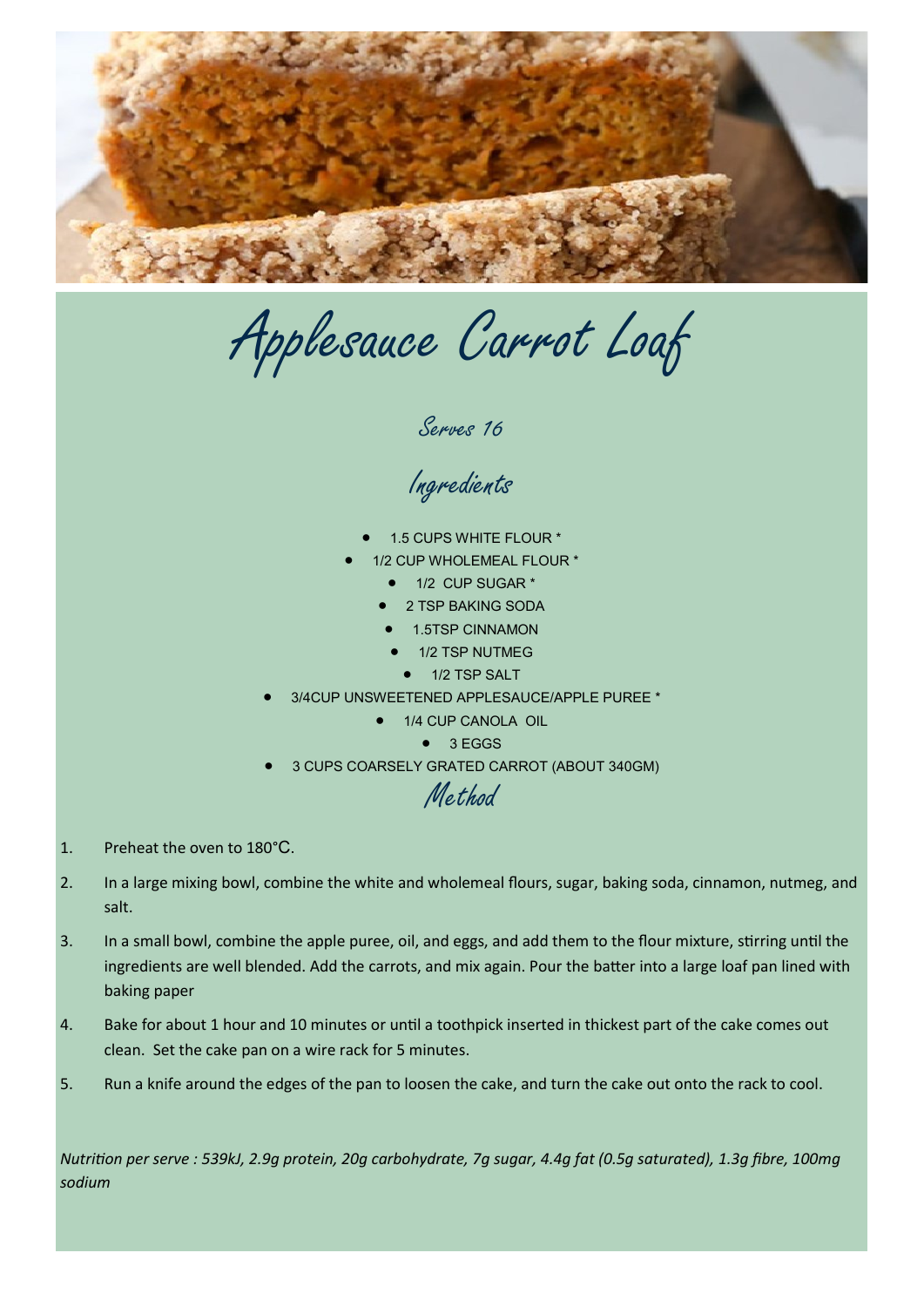

HFG Chocolate Brownie

Serves 16

Recipe from Healthyfood.co.nz

Ingredients

- 1 CUP UNSWEETENED APPLE PUREE/SAUCE\*
	- 3/4 CUP SELF RAISING FLOUR\*
		- 1/3 CUP COCOA POWDER
		- 1/2 TSP BAKING SODA
			- 1/4 CUP SUGAR\*
		- 1/2 CUP DARK CHOC CHIPS\*
			- 1/2 TSP SALT
	- 3/4 CUP CHOPPED WALNUTS

Method

- 1. Preheat the oven to 175°C & lightly spray or oil a 20x20cm baking dish with oil
- 2. Place apple puree in a medium sized bowl. Sift in cocoa, flour and baking soda. Add sugar and salt and mix until just combined. Avoid overmixing as this will toughen the brownie. Gently fold in choc chips and walnuts
- 3. Transfer mix into baking dish and bake for around 25minutes or until the centre feels set and fudgy when a skewer is inserted.
- 4. Cool in dish for 5-10min before turning out. Cool completely before slicing into squares. Dust with sifted icing sugar before serving if preferred.

*Nutrition per serve : 376kJ, 2.2g protein, 10.5g carbohydrate, 7.5g sugar, 5g fat (1g saturated), 2g fibre, 117mg sodium*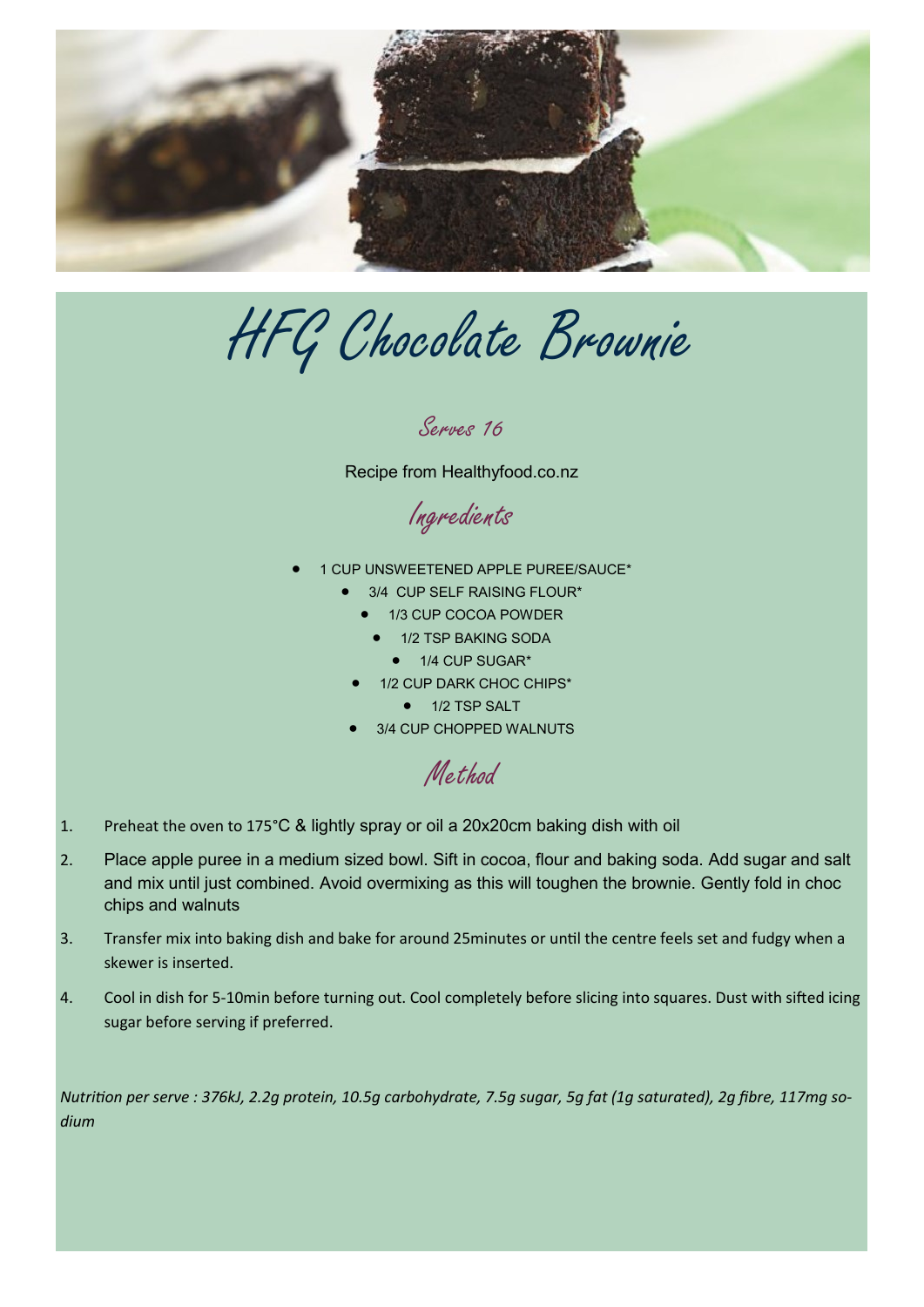

Banana nuggets

Serves 12

Recipe from heartfoundation.co.nz

Ingredients

- 1 LARGE RIPE BANANA
- 3/4 CUP ROLLED OATS
- 1/2 CUP GROUND ALMONDS
- 1/4 CUP RAISINS OF DRIED FRUIT , CHOPPED
	- **1 TSP HONEY**
	- **1 TBSP VEGETABLE OIL**

Method

- 1. Preheat the oven to 175°C.
- 2. Mix all ingredients together in a bowl
- 3. Divide into 12 portions and flatten slightly on a greased baking tray
- 4. Bake for 15-20minutes or until lightly browned
- 5. Allow to cool
- 6. Keep in a sealed container for up to 5 days

*Nutrition per serve : 347kJ, 9g carbohydrate, 0.5g saturated, 1.2g fibre, 7mg sodium*